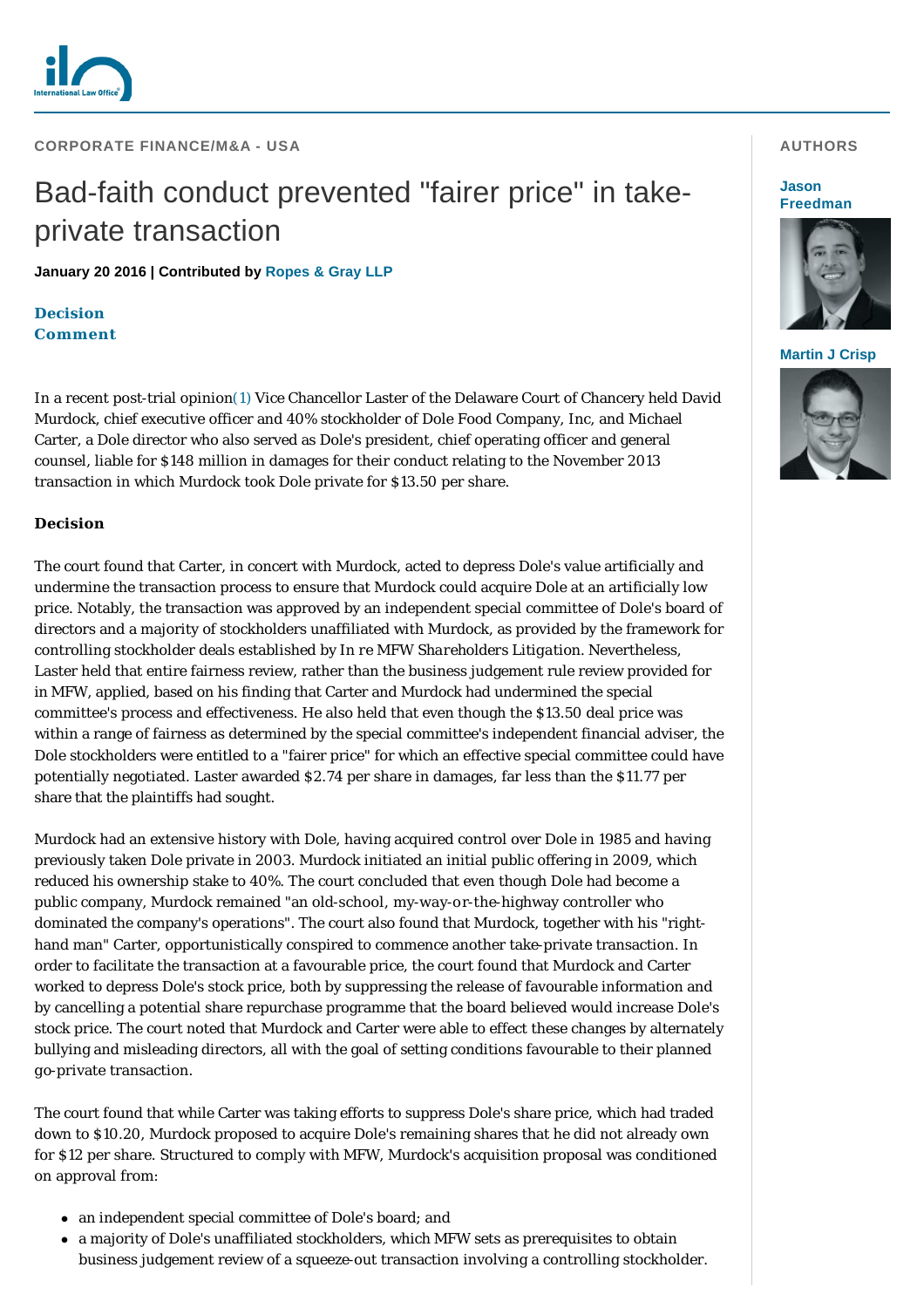In making his proposal, consistent with *MFW*, Murdock informed the board that he was not interested in selling his stake in Dole, effectively precluding any transaction not approved by him. The court found that the special committee, as well as its advisers, performed laudably in connection with the transaction, but that their efforts were undermined by Murdock and Carter. As an initial matter, the court found that Carter attempted to limit the committee's authority only to negotiating with Murdock, rather than a broader mandate permitting the committee to negotiate for the best transaction available to stockholders. The court also found that Carter had then inserted himself into the negotiations of non-disclosure agreements with potential bidders, thus giving him (and presumably Murdock) insight into the identity of potential competitors. The court further found that the special committee also had to overcome resistance from Carter and Murdock with regard to selecting independently both its chair and its financial adviser, as Carter initially insisted that the committee use an adviser that had a long-term relationship with Murdock and Dole.

However, the court was most troubled by its finding that Carter provided the committee with artificially low management projections while withholding the "real" projections that were provided to Dole's lenders, and which were the basis for Dole's 2015 budget. The court found that Carter's conduct severely handicapped the committee, which was forced to create its own projections in an effort to determine Dole's actual value, but which never had access to management's best estimates of Dole's expected future performance. The court concluded that Carter's efforts to mislead the special committee about Dole's projected performance were "fatal" to the committee's otherwise good-faith process and prevented the committee from negotiating the transaction on a fully informed basis. The court found that despite Carter's efforts, the special committee was ultimately able to obtain price concessions from Murdock, who increased his offer from \$12 to \$13.50, a price that the committee's financial adviser found to be within its range of fairness. The committee also obtained a relatively low termination fee and a go-shop provision, although the court stated that the go-shop's efficacy was undermined by Murdock's unwillingness to sell his 40% equity stake to any other bidder. The transaction ultimately closed, with a slender majority (50.9% of the unaffiliated shares) approving the transaction, and holders of 17,287,284 shares seeking appraisal. In arguing that their conduct was proper and entitled to judicial deference, Murdock and Carter relied heavily on their adoption of the *MFW* process and pointed to the special committee's effectiveness in negotiating an increased premium offer. However, the court held that the transaction process did not adhere to the substance of the *MFW* process and that the special committee's "heroic" efforts were effectively undermined. The court's review looked beyond the form of the technical adherence to the *MFW* mechanics and concluded that here the structure had failed in practice to protect minority stockholders.

With respect to damages, the opinion acknowledged that an entire fairness "fair price" analysis should involve an assessment of whether the transaction fell within a "range of fairness". However, because the court had also concluded that the negotiation was effectively undermined by Murdock and Carter, it found that the negotiated transaction price was insufficient, holding that it was not "sufficient to obtain a fair price if that price is not the best alternative available for the corporation and its stockholders".

## <span id="page-1-0"></span>**Comment**

While the facts of *Dole* found by Laster were relatively extreme, the *Dole* opinion can be read as a warning to corporate officers – including senior in-house attorneys – that they retain a paramount fiduciary duty to stockholders and cannot act solely for the benefit of a controller, and may be held personally liable for bad-faith conduct detrimental to the stockholders. Here, Laster expressly held that Carter had committed fraud, which prevents exculpation under Dole's 102(b)(7) provision and could make it difficult for him to obtain indemnification or insurance coverage for the court's judgment.

In contrast, Laster found that Murdock's financial adviser and lead financing bank were not liable to Dole's shareholders for aiding and abetting the breaches of duty found by the court. In an important victory for investment banks, Laster found that Deutsche Bank "did not know about or participate in th[e] acts" which gave rise to liability, and that it "was not directly involved, nor even secondarily involved in the critical breaches of duty". Cabining the nature of claims against banks acting as financial advisers, Laster held that actions purportedly giving rise to aiding and abetting liability must "resul[t] in harm" to shareholders as "casually related damages".